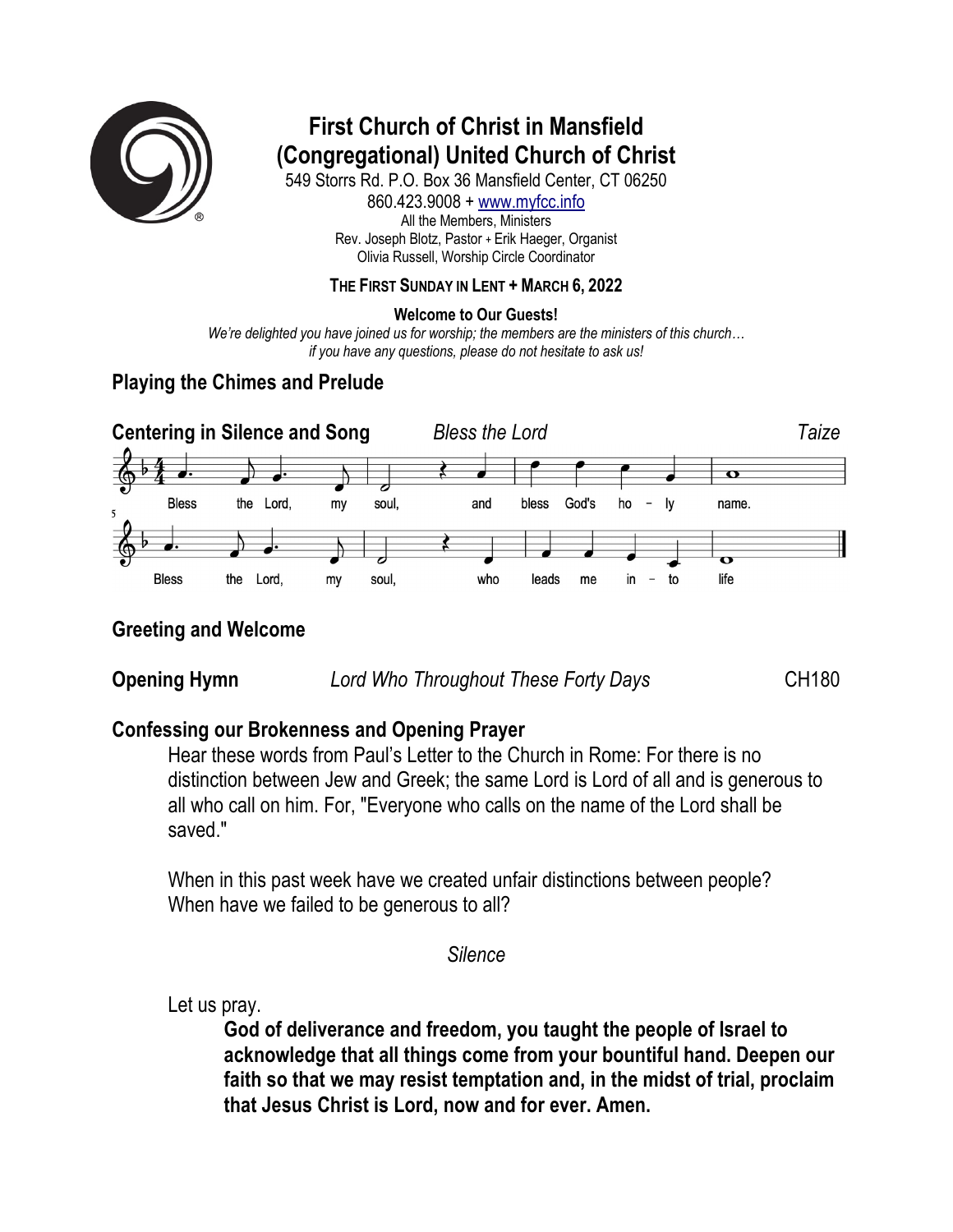

### **Hebrew Scripture** Deuteronomy 26:1-11

Deuteronomy 26:1-11 When you have come into the land that the LORD your God is giving you as an inheritance to possess, and you possess it, and settle in it, you shall take some of the first of all the fruit of the ground, which you harvest from the land that the LORD your God is giving you, and you shall put it in a basket and go to the place that the LORD your God will choose as a dwelling for his name. You shall go to the priest who is in office at that time, and say to him, "Today I declare to the LORD your God that I have come into the land that the LORD swore to our ancestors to give us." When the priest takes the basket from your hand and sets it down before the altar of the LORD your God, you shall make this response before the LORD your God: "A wandering Aramean was my ancestor; he went down into Egypt and lived there as an alien, few in number, and there he became a great nation, mighty and populous. When the Egyptians treated us harshly and afflicted us, by imposing hard labor on us, we cried to the LORD, the God of our ancestors; the LORD heard our voice and saw our affliction, our toil, and our oppression. The LORD brought us out of Egypt with a mighty hand and an outstretched arm, with a terrifying display of power, and with signs and wonders; and he brought us into this place and gave us this land, a land flowing with milk and honey. So now I bring the first of the fruit of the ground that you, O LORD, have given me." You shall set it down before the LORD your God and bow down before the LORD your God. Then you, together with the Levites and the aliens who reside among you, shall celebrate with all the bounty that the LORD your God has given to you and to your house.

# **Psalter** Psalm 91: On Eagle's Wings CH77

### **Gospel** Luke 4:1-13

Jesus, full of the Holy Spirit, returned from the Jordan and was led by the Spirit in the wilderness, where for forty days he was tempted by the devil. He ate nothing at all during those days, and when they were over, he was famished. The devil said to him, "If you are the Son of God, command this stone to become a loaf of bread." Jesus answered him, "It is written, 'One does not live by bread alone.'" Then the devil led him up and showed him in an instant all the kingdoms of the world. And the devil said to him, "To you I will give their glory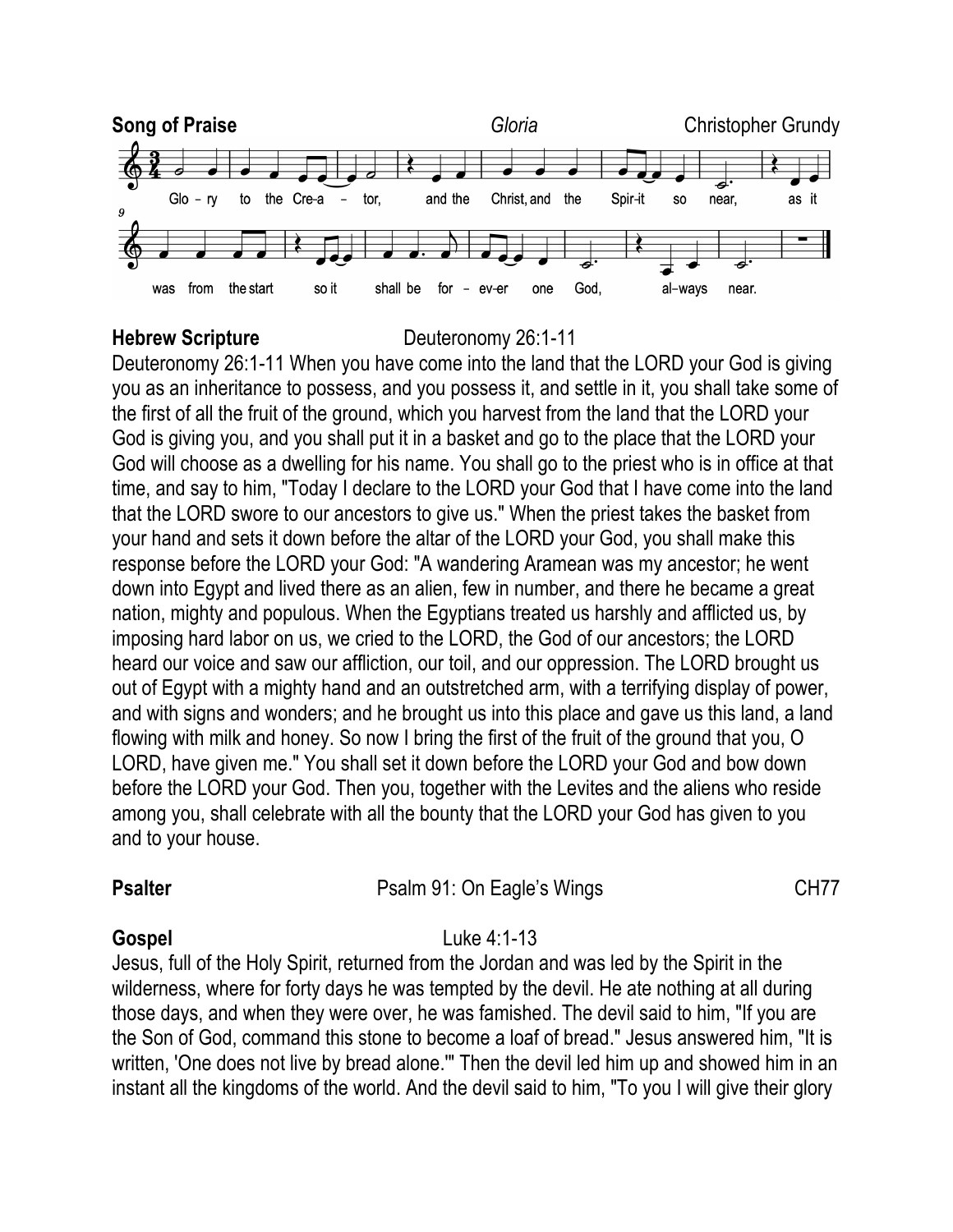and all this authority; for it has been given over to me, and I give it to anyone I please. If you, then, will worship me, it will all be yours." Jesus answered him, "It is written, 'Worship the Lord your God, and serve only him.'" Then the devil took him to Jerusalem, and placed him on the pinnacle of the temple, saying to him, "If you are the Son of God, throw yourself down from here, for it is written, 'He will command his angels concerning you, to protect you,' and 'On their hands they will bear you up, so that you will not dash your foot against a stone.'" Jesus answered him, "It is said, 'Do not put the Lord your God to the test.'" When the devil had finished every test, he departed from him until an opportune time.

## **Reflection**

### **Practicing our Faith**

*What or who will you say "no" to this week? You are invited to write or draw a response and place it in the clay bowl, either on the Welcome Table or at home.*

### **Prayers of the People and the Prayer of Jesus**

*Please pray the Prayer of Jesus in whatever language is most comfortable for you. The following are offered as examples…*

> **Our Father/Mother/Creator, who art in heaven, hallowed be thy name. Thy kingdom come. Thy will be done on earth, as it is in heaven. Give us this day our daily bread, and forgive us our debts/sins/trespasses, as we forgive our debtors/those who sin/trespass against us. And lead us not into temptation, but deliver us from evil. For thine is the kingdom, and the power, and the glory, forever. Amen.**

**Musical Offering** *Down to the River to Pray* **arr.** Sheldon Curry *Offerings may be placed in passed plates, mailed to: First Church of Christ in Mansfield UCC. Box 36. Mansfield Center, CT 06250, or given online at www.myfcc.info*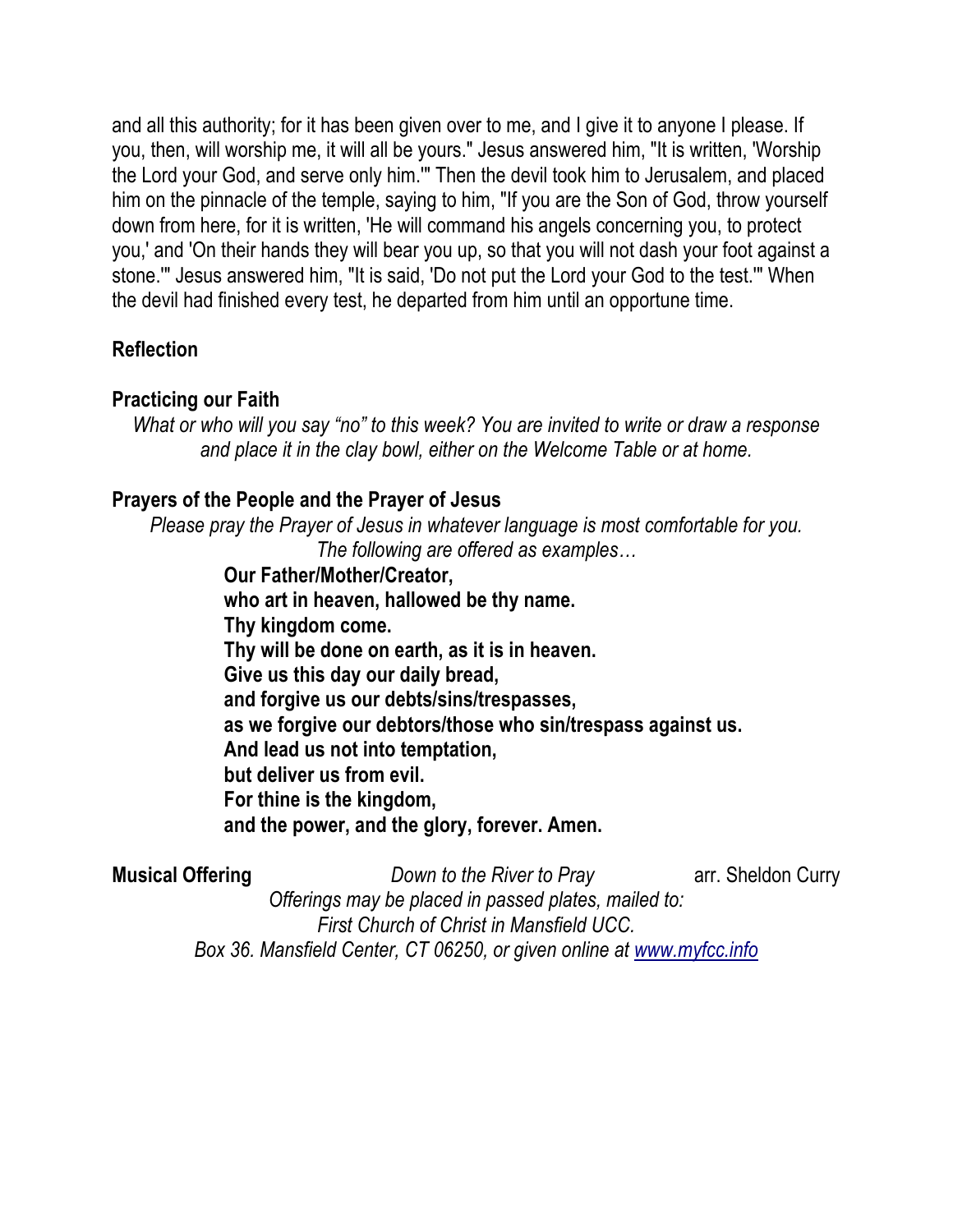

### **Prayer of Dedication**

**Holy God, we give you thanks for the diverse gifts you have bestowed upon us. Bless us with your Spirit that they may be used to proclaim your good news in word and deed. Amen.**

**The Prayer of Great Thanksgiving**

God is with you.

**And also with you.**

Open up your hearts.

**We open them up to God and one another.**

Let us give thanks to the Lord our God.

**It is right to give our thanks and praise.**



## **Sharing the Bread and Cup**

*All are welcome at Christ's table; we offer non-alcoholic juice and gluten-free bread.*

**Hymn** *I Want Jesus to Walk With Me* CH627

### **Benediction**